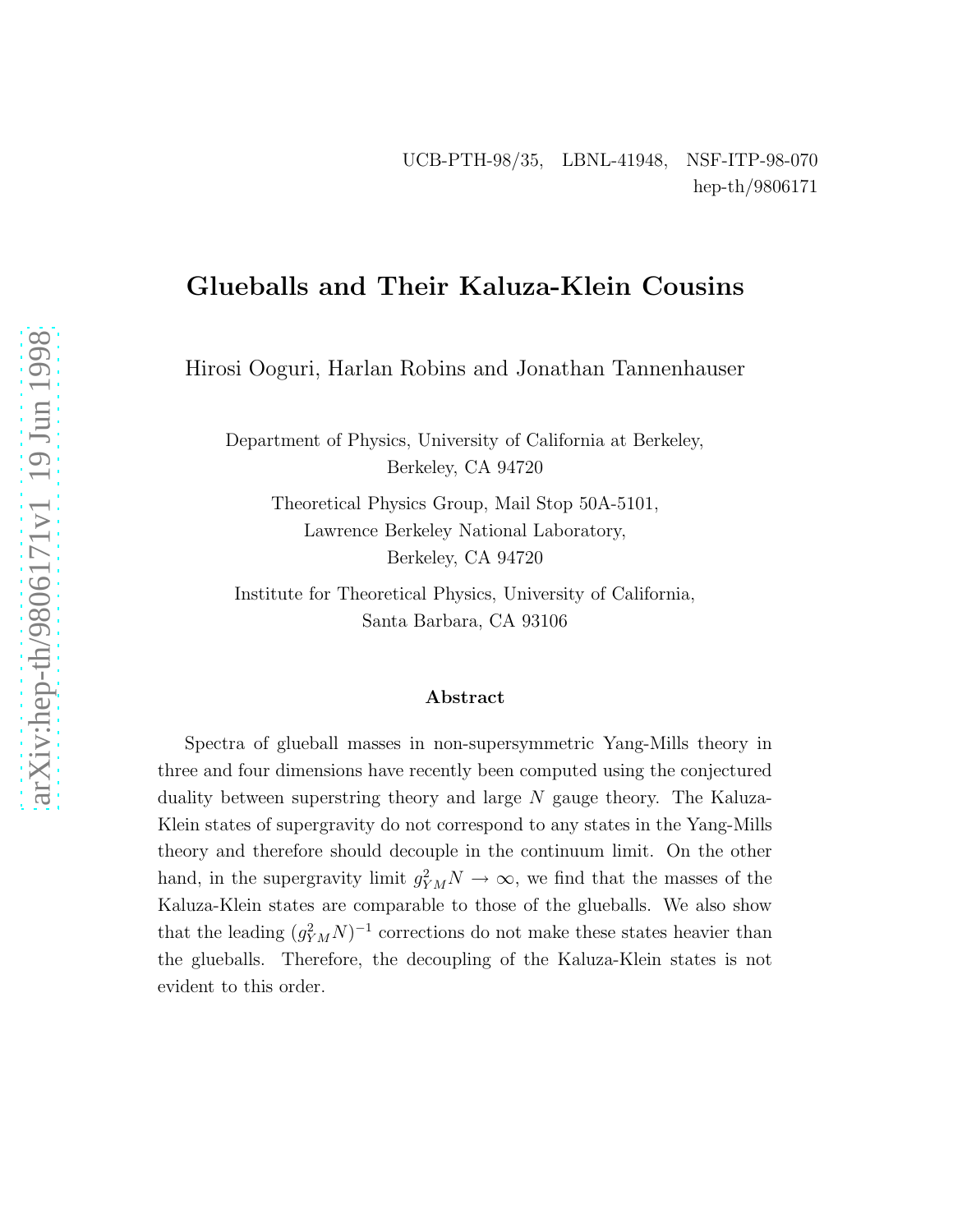### 1 Introduction

Spectra of glueball masses in non-supersymmetric Yang-Mills theory in three and four dimensions have recently been calculated [1] using the conjectured duality between string theory and large N gauge theory  $[2-5]$ . The results are apparently in good numerical agreement with available lattice gauge theory data, although a direct comparison may be somewhat subtle, since the supergravity computation is expected to be valid for large ultraviolet coupling  $\lambda = g_{YM}^2 N$ , whereas we expect that QCD in the continuum limit is realized for  $\lambda \to 0$  [5,6]. As explained in [6,1], the supergravity computation at  $\lambda \gg 1$ gives the glueball masses in units of the fixed ultraviolet cutoff  $\Lambda_{UV}$ . For finite  $\lambda$ , the glueball mass  $M$  is expected to be a function of the form

$$
M^2 = F(\lambda)\Lambda_{UV}^2.
$$
\n(1.1)

In the continuum limit  $\Lambda_{UV} \to \infty$ , M should remain finite and of order  $\Lambda_{QCD}$ . This would require  $F(\lambda) \to 0$  as  $\lambda \to 0$ . In [1], the leading string theory corrections to the masses were computed and shown to be negative and of order  $\lambda^{-3/2}$ , in accordance with expectation.

Witten has proposed [5] that three-dimensional pure QCD is dual to type IIB string theory on the product of an  $AdS_5$  black hole and  $S^5$ . This proposal requires that certain states in string theory decouple in the continuum limit  $\lambda \to 0$ . One class of such states are Kaluza-Klein excitations on  $S^5$ . The supergravity fields on the AdS<sub>5</sub> black hole  $\times S^5$ can be classified by decomposing them into spherical harmonics (the Kaluza-Klein modes) on  $S^5$  [7,8]. They fall into irreducible representations of the isometry group  $SO(6)$  of  $S^5$ , which is the R-symmetry of the four-dimensional  $\mathcal{N} = 4$  supersymmetric gauge theory from which  $\text{QCD}_3$  is obtained by compactification on a circle. Consequently, only  $SO(6)$ singlet states should correspond to physical states in  $\text{QCD}_3$  in the continuum limit. These are the glueball states studied in [1]. However, we find that, in the supergravity limit, masses of the  $SO(6)$  non-singlet states are of the same order as the  $SO(6)$  singlet states. Since these states should decouple in the limit  $\lambda \to 0$ , it was speculated in [1] that the string theory corrections should make the non-singlet states heavier than the singlet states.

The purpose of this paper is to test this idea. We compute the masses of the  $SO(6)$  nonsinglet states coming from the Kaluza-Klein excitations of the dilaton in ten dimensions. We find the masses in the supergravity limit to be of the same order as those of the  $SO(6)$ singlet states. We then calculate the leading string theory corrections to the masses. We find that the leading corrections do not make the Kaluza-Klein states heavier than the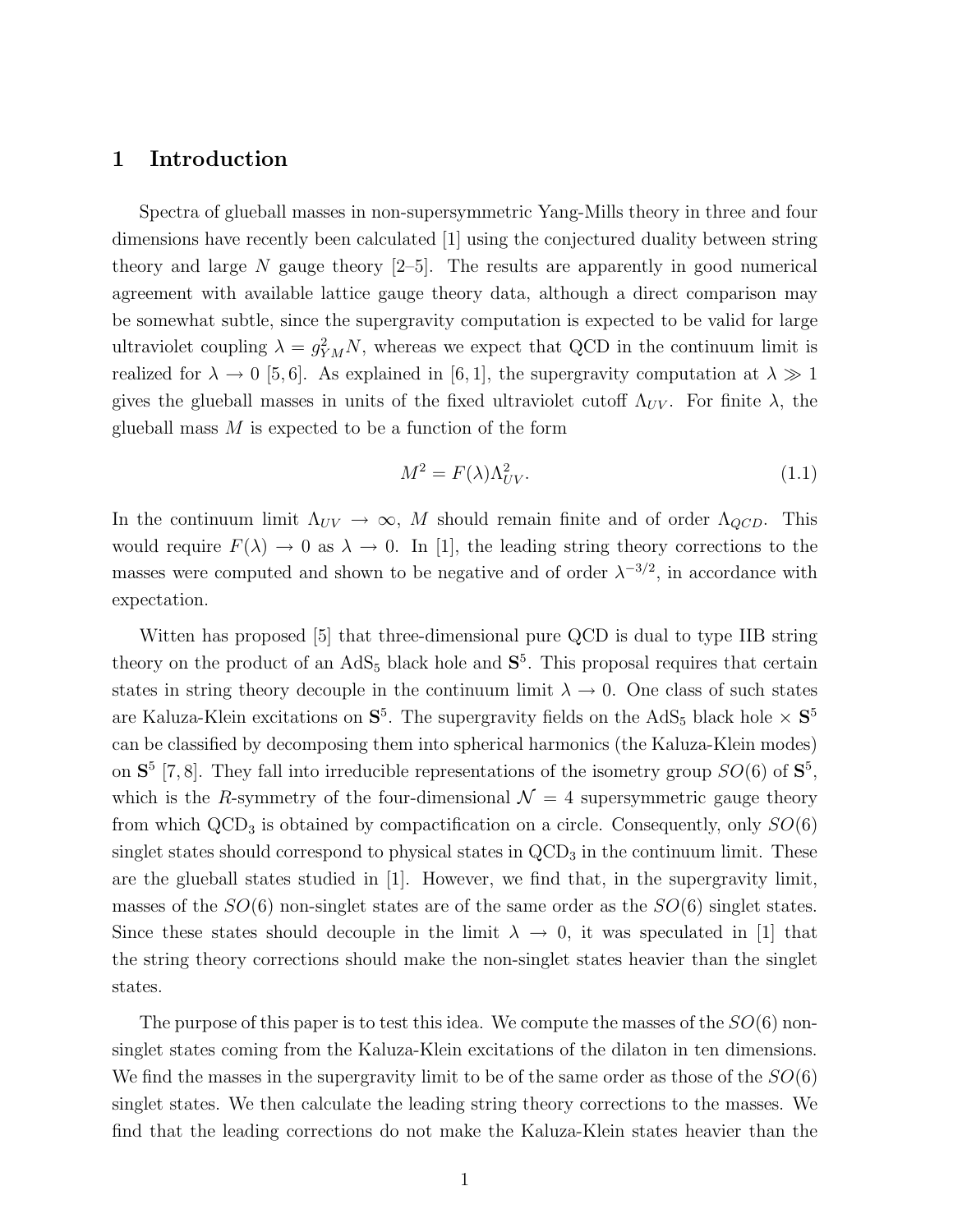glueballs. Therefore, the decoupling of the Kaluza-Klein states is not evident to this order. This suggests that the quantitative agreement between the glueball masses from supergravity and the lattice gauge theory data should be taken with a grain of salt.

### 2 The Supergravity Limit

We calculate the masses of the Kaluza-Klein states following the analysis of [1]. According to [5], QCD<sub>3</sub> is dual to type IIB superstring theory on the AdS<sub>5</sub> black hole  $\times S^5$ geometry given by

$$
\frac{dx^2}{l_s^2 \sqrt{4\pi g_{YM}^2 N}} = \frac{d\rho^2}{\left(\rho^2 - \frac{b^4}{\rho^2}\right)} + \left(\rho^2 - \frac{b^4}{\rho^2}\right)d\tau^2 + \rho^2 \sum_{i=1}^3 dx_i^3 + d\Omega_5^2,\tag{2.1}
$$

where  $d\Omega_5$  is the line element on the unit  $S^5$  and  $l_s$  is the string length. The horizon of the black hole is located at  $\rho = b$ . In order for the geometry to be regular at the horizon, the coordinate  $\tau$  must be periodic with period  $2\pi R$ , where  $R = (2b)^{-1}$ . The inverse radius  $R^{-1}$  serves as the ultraviolet cutoff of QCD<sub>3</sub>; namely,  $\Lambda_{UV} = (2R)^{-1} = b$ .

To compute the mass of an  $SO(6)$  non-singlet state, we express the dilaton field  $\Phi$  as

$$
\Phi = f_0(\rho)e^{ikx}Y_l(\Omega_5),\tag{2.2}
$$

where  $Y_l(\Omega_5)$  is the *l*-th spherical harmonic on  $S^5$ , and solve the dilaton equation in the geometry (2.1). This equation reduces to a second-order ordinary differential equation for  $f_0(\rho)$ ; in units in which  $b=1$ ,

$$
\rho^{-1} \frac{d}{d\rho} \left( (\rho^4 - 1) \rho \frac{df_0}{d\rho} \right) - (k_0^2 + l(l+4)\rho^2) f_0 = 0. \tag{2.3}
$$

The mass in three dimensions is equal to  $-k_0^2$  [5]. Since the geometry (2.1) is smooth everywhere, we require that  $f_0(\rho)$  be regular everywhere, and in particular at  $\rho = \infty$  and at the horizon  $\rho = 1$ . The equation admits a regular solution  $f_0(\rho)$  for discrete values of  $k_0^2$ . This determines the mass spectrum.

As in [1], we determine  $M^2 = -k_0^2$  numerically by the shooting method. We first solve the differential equation (2.3) as an asymptotic expansion in  $\rho^{-2}$  and compute the first few terms in the expansion. We then numerically integrate the equation, with boundary conditions derived from the asymptotic expansion imposed at a sufficiently large value of  $\rho$  ( $\rho \gg k_0^2$ ). The solution must be regular at the horizon  $\rho = 1$ . This requirement determines the spectrum of  $k_0^2$ . In the numerical evaluation, we find it convenient to set the boundary condition to be  $f_0' = 0$  at the horizon. As we will show in the Appendix,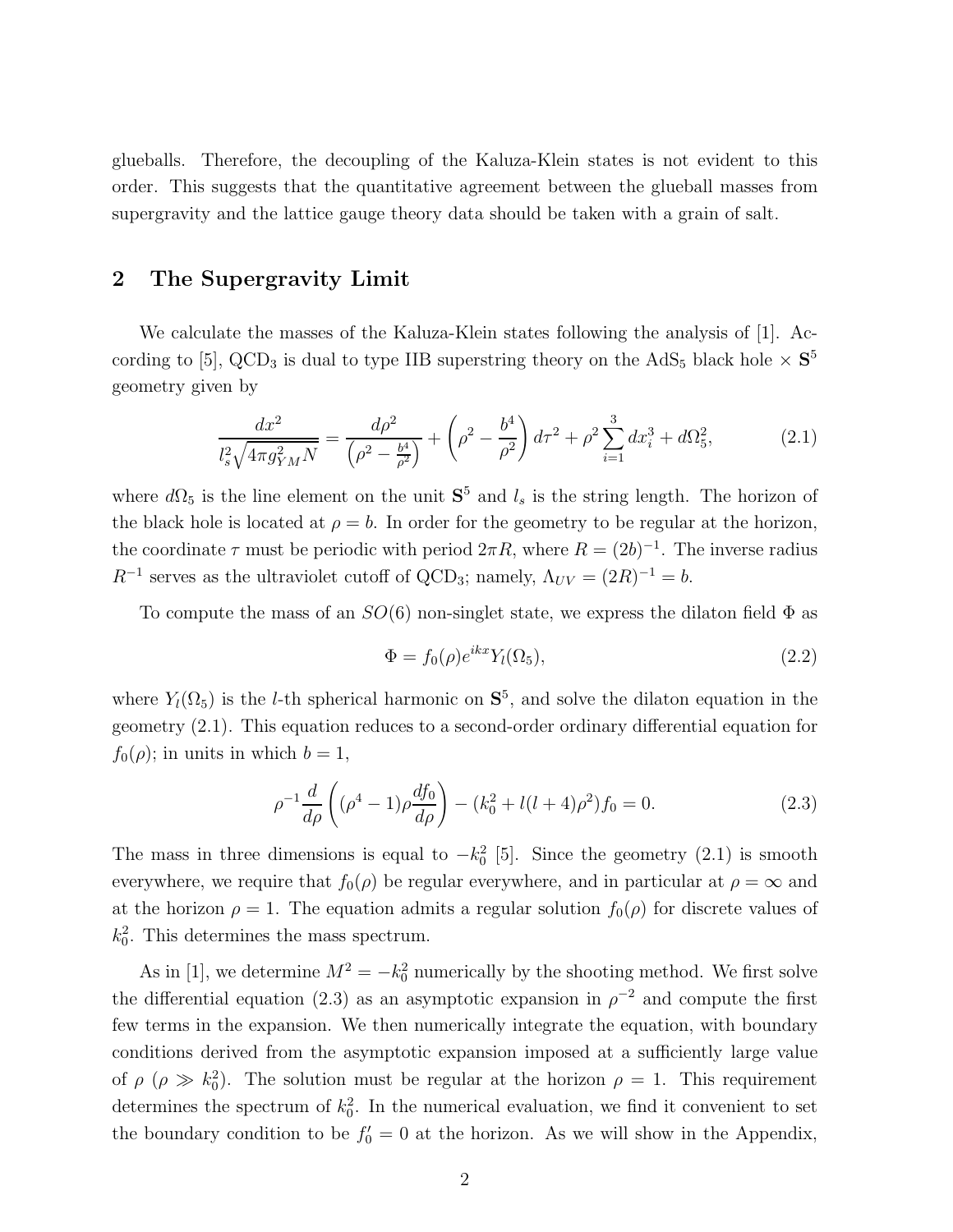this shooting method can be used to compute  $k_0^2$  and the wavefunction  $f_0(\rho)$  to arbitrarily high precision. The results of the numerical work are listed in Table 1. As expected, the masses are all of the order of the ultraviolet cutoff  $\Lambda_{UV} = b$ .

| $l \begin{array}{c cccccc} l & 0 & 1 & 2 & 3 & 4 & 5 & 6 & 7 \end{array}$ |  |  |  |                                                                             |  |
|---------------------------------------------------------------------------|--|--|--|-----------------------------------------------------------------------------|--|
|                                                                           |  |  |  | $M_l^2$   11.59   19.43   29.26   41.10   54.93   70.76   88.60   108.4     |  |
|                                                                           |  |  |  | $M_1^{*2}$   34.53   48.07   63.60   81.11   100.6   122.1   145.6   171.1  |  |
|                                                                           |  |  |  | $M_1^{**2}$   68.98   88.24   109.5   132.7   157.9   185.1   214.3   245.5 |  |

Table 1: 3d  $(Mass)^2$  of the *l*-th Kaluza-Klein modes on  $S<sup>5</sup>$  and their excited states, in units of  $b<sup>2</sup>$ 

## 3 Leading String Theory Corrections

Witten's proposal requires that the Kaluza-Klein states decouple in the continuum limit  $\lambda \to 0$ . Here we examine whether this effect is evident from the leading string theory corrections.

According to [9], the leading  $\alpha' = (4\pi g_{YM}^2 N)^{-1/2}$  correction to the AdS<sub>5</sub> black hole metric is

$$
\frac{ds^2}{l_s^2 \sqrt{4\pi g_{YM}^2 N}} = (1 + \delta_1) \frac{d\rho^2}{\left(\rho^2 - \frac{b^4}{\rho^2}\right)} + (1 + \delta_2) \left(\rho^2 - \frac{b^4}{\rho^2}\right) d\tau^2 + \rho^2 \sum_{i=1}^3 dx_i^2 + d\Omega_5^2, \quad (3.1)
$$

where

$$
\delta_1 = +15\gamma \left( 5\frac{b^4}{\rho^4} + 5\frac{b^8}{\rho^8} - 19\frac{b^{12}}{\rho^{12}} \right) \n\delta_2 = -15\gamma \left( 5\frac{b^4}{\rho^4} + 5\frac{b^8}{\rho^8} - 3\frac{b^{12}}{\rho^{12}} \right),
$$
\n(3.2)

and  $\gamma = \frac{1}{8}$  $\frac{1}{8}\zeta(3)\alpha^{3}$ . In this geometry, the dilaton is no longer constant, but is given by

$$
\Phi_0 = -\frac{45}{8}\gamma \left(\frac{b^4}{\rho^4} + \frac{b^8}{2\rho^8} + \frac{b^{12}}{3\rho^{12}}\right). \tag{3.3}
$$

There is also a correction to the ten-dimensional dilaton action [10, 11],

$$
I_{dilaton} = -\frac{1}{16\pi G_{10}} \int d^{10}x \sqrt{g} \left[ -\frac{1}{2} g^{\mu\nu} \partial_{\mu} \Phi \partial_{\nu} \Phi + \gamma e^{-\frac{3}{2}\Phi} W \right], \tag{3.4}
$$

where  $W$  is given in terms of the Weyl tensor. In our background and in units where  $b = 1, W = 180/\rho^{16}$ . The relation between the location of the horizon  $\rho = b$  and the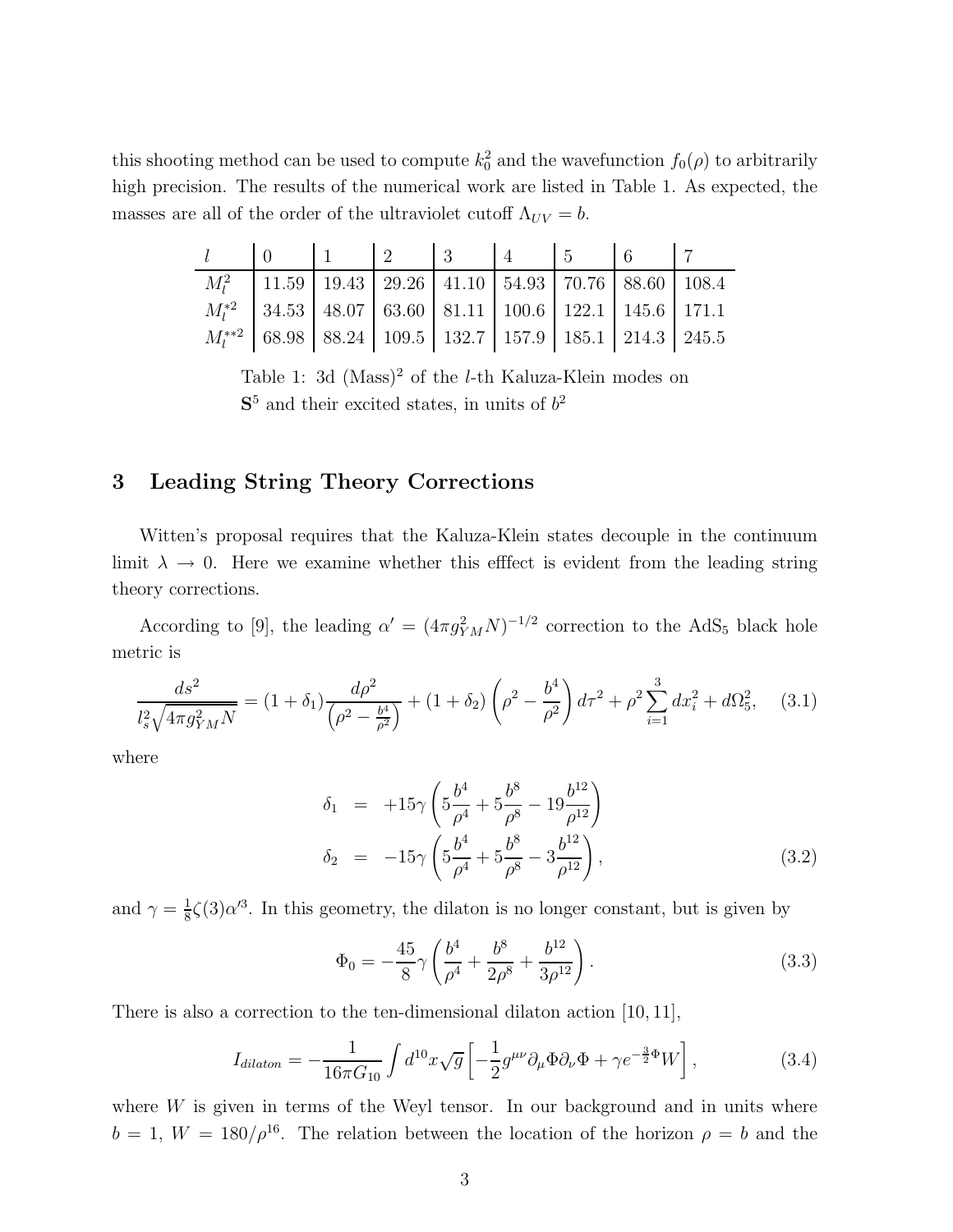periodicity  $2\pi R$  of  $\tau$  is also modified to

$$
R = \left(1 - \frac{15}{8}\zeta(3)\alpha'^3 + \cdots\right)\frac{1}{2b}.\tag{3.5}
$$

It is the inverse radius  $R^{-1}$  that serves as the ultraviolet cutoff of QCD<sub>3</sub>.

To solve the dilaton wave equation in the  $\alpha'$ -corrected geometry (3.1), we write

$$
\Phi = \Phi_0 + f(\rho)e^{ikx}Y_l(\Omega_5),\tag{3.6}
$$

where  $\Phi_0$  is the dilaton background given by (3.3), and expand  $f(\rho)$  and  $k^2$  in  $\gamma$  as

$$
f(\rho) = f_0(\rho) + \gamma h(\rho), \quad k^2 = k_0^2 + \gamma \delta k^2.
$$
 (3.7)

Here  $f_0(\rho)$  obeys the lowest order equation (2.3) and is a numerically given function, and  $k_0^2$  is likewise determined from (2.3). The second-order differential equation obtained from the action  $(3.4)$  in the background metric  $(3.1)$  and dilaton field  $(3.3)$  is, in units in which  $b=1,$ 

$$
\rho^{-1} \frac{d}{d\rho} \left( (\rho^4 - 1) \rho \frac{dh}{d\rho} \right) - (k_0^2 + l(l+4)\rho^2) h =
$$
  
=  $(75 - 240\rho^{-8} + 165\rho^{-12}) \frac{d^2 f_0}{d\rho^2}$   
+  $(75 + 1680\rho^{-8} - 1815\rho^{-12})\rho^{-1} \frac{df_0}{d\rho}$   
+  $(\delta k^2 - 120(k_0^2 + l(l+4)\rho^2)\rho^{-12} - 405\rho^{-14}) f_0(\rho).$  (3.8)

With  $f_0(\rho)$  and  $k_0^2$  given, one may regard this as an inhomogeneous version of the equation (2.3). We solve this equation for  $h(\rho)$  and  $\delta k^2$ .

We are now ready to present our results. Let us denote the lowest mass of the *l*-th Kaluza-Klein state by  $M_l$ . In units of the ultraviolet cutoff  $\Lambda_{UV} = (2R)^{-1}$ , with R given by  $(3.5)$ , we find

$$
M_0^2 = 11.59 \times (1 - 2.78\zeta(3)\alpha'^3 + \cdots)\Lambda_{UV}^2
$$
  
\n
$$
M_1^2 = 19.43 \times (1 - 2.66\zeta(3)\alpha'^3 + \cdots)\Lambda_{UV}^2
$$
  
\n
$$
M_2^2 = 29.26 \times (1 - 2.62\zeta(3)\alpha'^3 + \cdots)\Lambda_{UV}^2
$$
  
\n
$$
M_3^2 = 41.10 \times (1 - 2.61\zeta(3)\alpha'^3 + \cdots)\Lambda_{UV}^2
$$
  
\n
$$
M_4^2 = 54.93 \times (1 - 2.63\zeta(3)\alpha'^3 + \cdots)\Lambda_{UV}^2
$$
  
\n
$$
M_5^2 = 70.76 \times (1 - 2.66\zeta(3)\alpha'^3 + \cdots)\Lambda_{UV}^2
$$
  
\n
$$
M_6^2 = 88.60 \times (1 - 2.69\zeta(3)\alpha'^3 + \cdots)\Lambda_{UV}^2
$$
  
\n
$$
M_7^2 = 108.4 \times (1 - 2.72\zeta(3)\alpha'^3 + \cdots)\Lambda_{UV}^2.
$$
  
\n(3.9)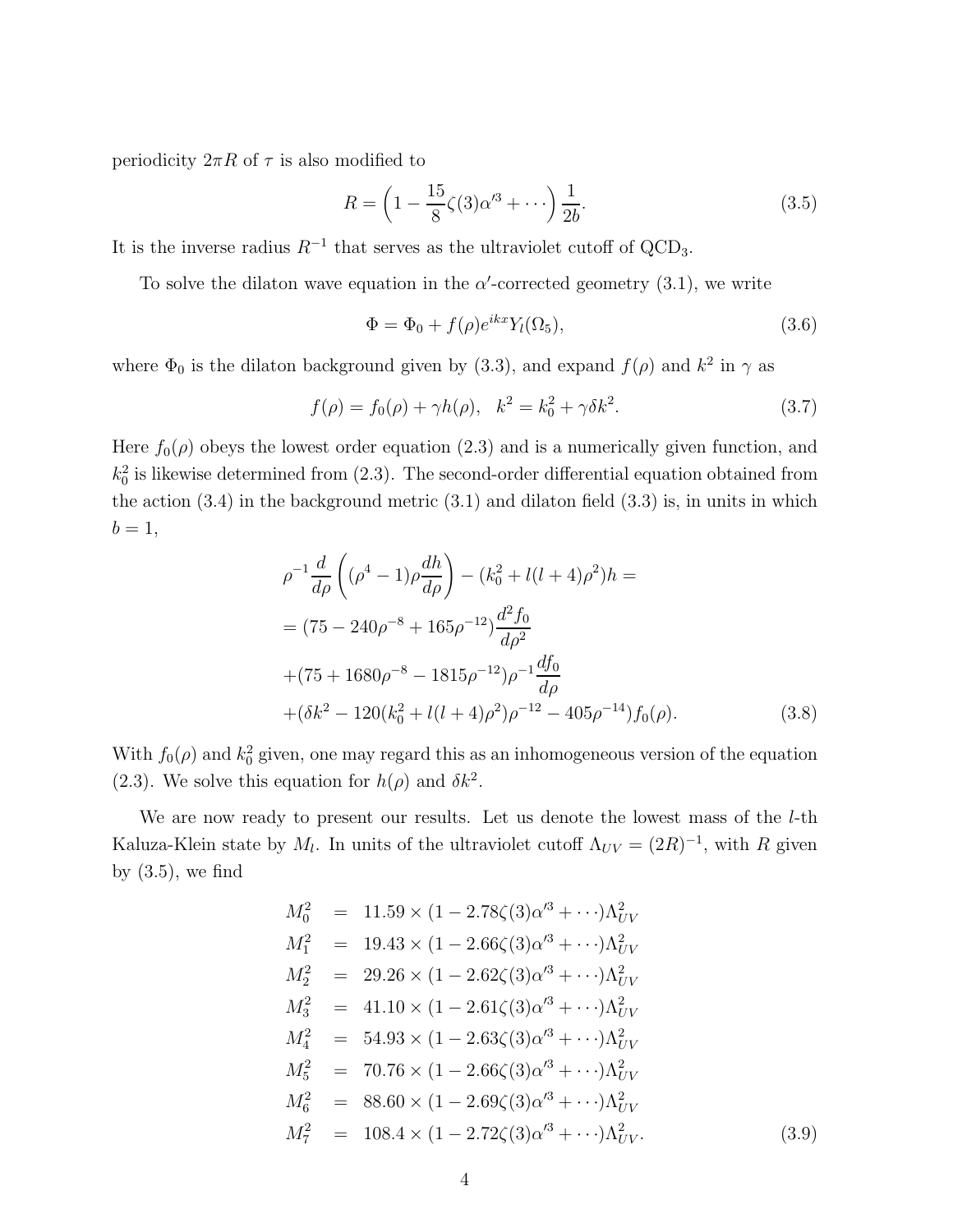Similar behavior is observed for the excited levels of each Kaluza-Klein state.

Thus the corrections do not make the Kaluza-Klein states heavier than the glueballs, and the decoupling of the Kaluza-Klein states is not evident to this order. According to Maldacena's duality, the  $\lambda^{-1/2}$  expansion of the gauge theory corresponds to the  $\alpha'$ expansion of the two-dimensional sigma model with the  $AdS_5$  black hole  $\times S^5$  as its target space. It is possible that the decoupling of the Kaluza-Klein states takes place only non-perturbatively in the sigma model.

### Acknowledgments

We thank Csaba Csáki, Aki Hashimoto, Yaron Oz, John Terning, and especially David Gross for useful discussions. We thank the Institute for Theoretical Physics at Santa Barbara for its hospitality.

This work was supported in part by the NSF grant PHY-95-14797 and the DOE grant DE-AC03-76SF00098, and in part by the NSF grant PHY-94-07194 through ITP. H.R. and J.T. gratefully acknowledge the support of the A. Carl Helmholz Fellowship in the Department of Physics at the University of California, Berkeley.

### Appendix: The Boundary Condition at the Horizon

In this appendix, we show that the boundary condition at the horizon  $\rho = b$  used in the shooting method [1] is consistent, and that the eigenvalue  $k^2$  and the wavefunction  $f(\rho)$  can be evaluated to an arbitrarily high precision using this method.

In the neighborhood of  $\rho = b$ , the dilaton wave equation takes the form

$$
\partial_{\rho}(\rho - b)\partial_{\rho}f(\rho) + \dots = 0. \tag{3.10}
$$

Its general solution is of the form

$$
f(\rho) = c_1 [1 + \alpha(\rho - b) + \cdots] + c_2 [\log(\rho - b) + \cdots]
$$
 (3.11)

with arbitrary coefficients  $c_{1,2}$  (the constant  $\alpha$  is determined by the wave equation and is in general non-zero). The regularity of the dilaton field requires  $c_2 = 0$ . In the shooting method, we numerically integrate the differential equation starting from a sufficiently large value of  $\rho$  down to the horizon. For generic  $k^2$ , the function thus obtained, when expanded as in (3.11), would have  $c_2 \neq 0$ . The task is to adjust  $k^2$  so that  $c_2 = 0$ .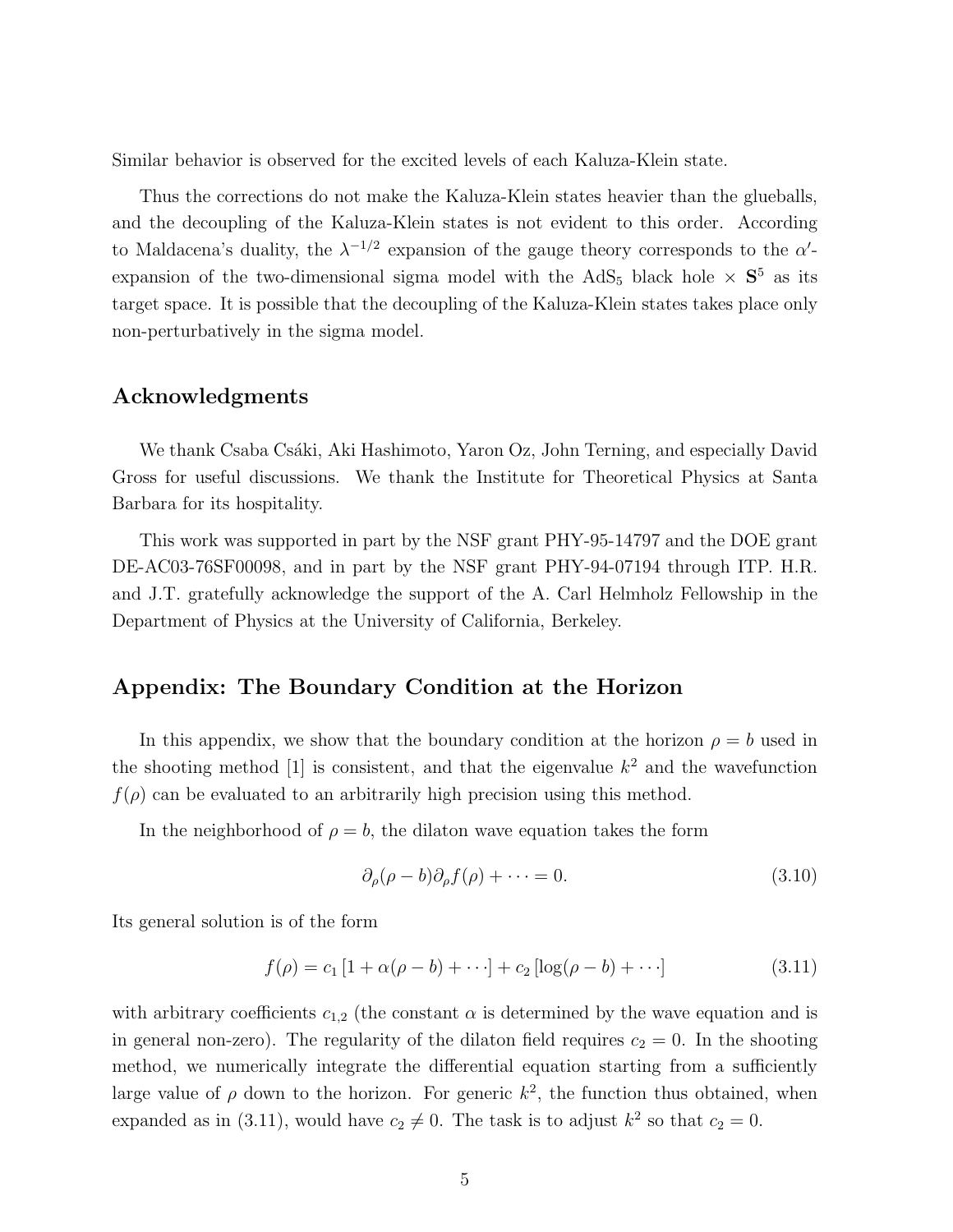Since  $f(\rho)$  is divergent at  $\rho = b$  for generic  $k^2$ , it is numerically difficult to impose the boundary condition directly at  $\rho = b$ . Instead, in [1] and in this paper, we required  $f' = 0$ at  $\rho = b + \epsilon$  for a given small  $\epsilon$  (for example,  $\epsilon = 0.0000001b$  in this paper). By (3.11), this condition implies

$$
c_2 = -c_1 \alpha \epsilon + \cdots. \tag{3.12}
$$

Therefore,  $c_2$  can be made arbitrarily small by adjusting  $\epsilon$ . This justifies the numerical method used in [1] and in this paper.

We thank Aki Hashimoto for discussions on the numerical method.